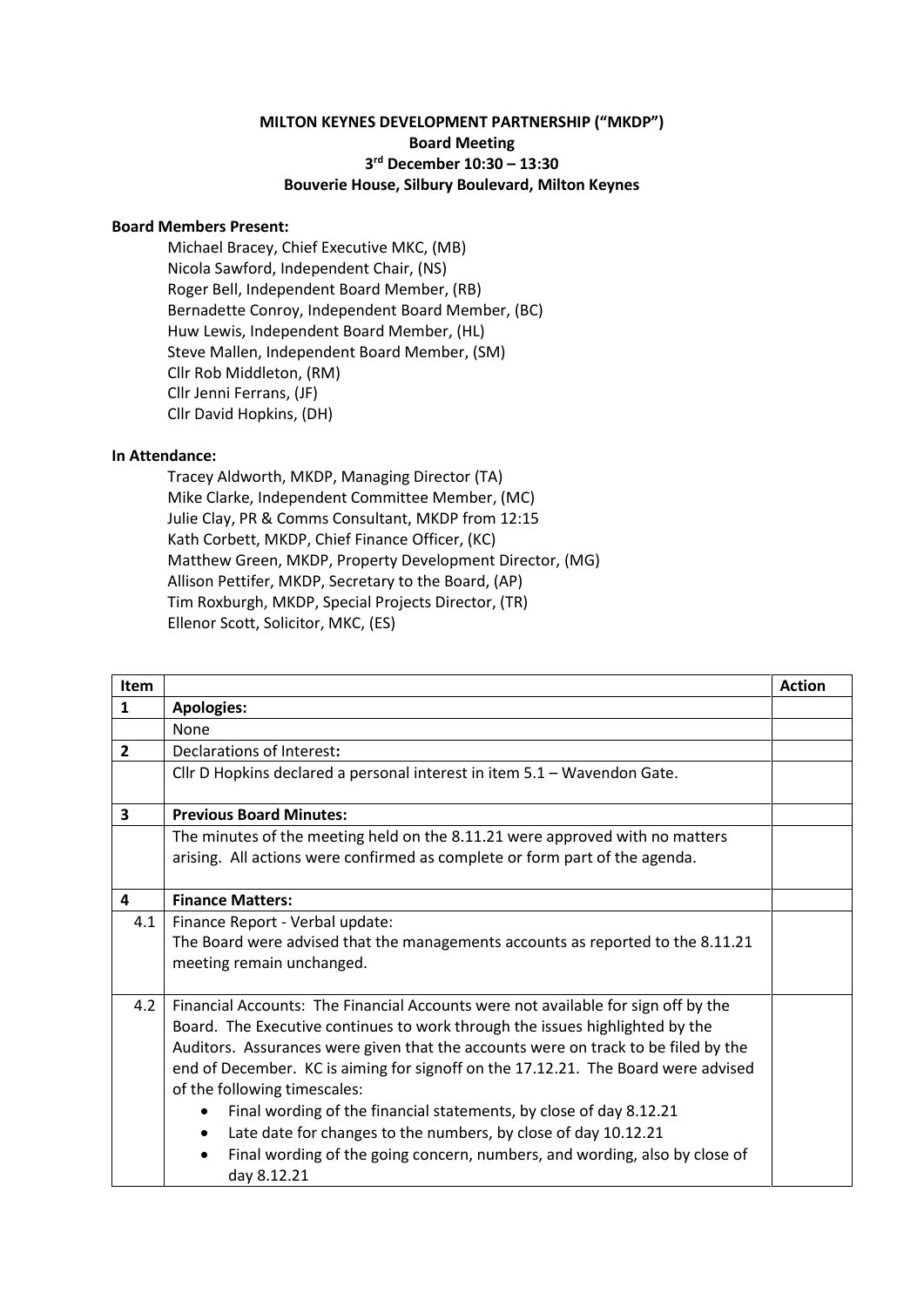|     | Board approval will follow the by email process. The Chair requested a review of the<br>current protocol for emergency approvals.<br>The Board accepted the debt write-off position; requested Risk Audit & Governance<br>subcommittee to review the financial controls and asked for The Audit Findings<br>report to be circulated.                                                                                                                                                                                                                                                                                                                                                                                                                                                                                                                                                                                                                                                                                                                              | KC/ES<br>KC |
|-----|-------------------------------------------------------------------------------------------------------------------------------------------------------------------------------------------------------------------------------------------------------------------------------------------------------------------------------------------------------------------------------------------------------------------------------------------------------------------------------------------------------------------------------------------------------------------------------------------------------------------------------------------------------------------------------------------------------------------------------------------------------------------------------------------------------------------------------------------------------------------------------------------------------------------------------------------------------------------------------------------------------------------------------------------------------------------|-------------|
|     |                                                                                                                                                                                                                                                                                                                                                                                                                                                                                                                                                                                                                                                                                                                                                                                                                                                                                                                                                                                                                                                                   |             |
| 4.3 | Business Plan: The paper was taken as read. The Board were asked to make<br>comments and agree: -<br>The Economic assumptions to be used in the financial modelling and the<br>1<br>proposed stress testing scenarios.<br>Note the proposal to circulate a questionnaire to enable an initial risk<br>$\overline{2}$<br>appetite to be developed for the business plan<br><b>Economic Assumptions:</b><br>The Board considered the 2 scenarios (Loss of business confidence and high inflation                                                                                                                                                                                                                                                                                                                                                                                                                                                                                                                                                                    |             |
|     | rates) and requested the Executive to review:<br>Staff overheads<br>Decrease in valuation: See what market data is available to assist with the<br>$\bullet$<br>longer-term impact and consider commissioning if necessary.<br>That for internal purposes the financial forecasts be extended to 10 years.<br>$\bullet$                                                                                                                                                                                                                                                                                                                                                                                                                                                                                                                                                                                                                                                                                                                                           | TA/KC<br>KC |
|     | Property Costs: KC informed Board that additional property costs for running the<br>LHC would be allowed for in the LHC's business plan.<br>Risk Appetite:<br>Board agreed the approach; a questionnaire will be circulated to Board to<br>$\bullet$<br>ascertain individual Board Members risk appetite for MKDP. The results will<br>then be discussed at a Board meeting to agree MKDP's risk appetite.<br>The Board agreed the financial modelling and proposed stress testing scenarios<br>subject to the points made.                                                                                                                                                                                                                                                                                                                                                                                                                                                                                                                                       |             |
|     |                                                                                                                                                                                                                                                                                                                                                                                                                                                                                                                                                                                                                                                                                                                                                                                                                                                                                                                                                                                                                                                                   |             |
| 4.4 | LHC Update Including Charitable Objectives: The Board considered:<br>Charitable Objectives as set out in the paper. It was felt that the objectives<br>$\mathbf{1}$<br>were tight/narrow and do not give sufficient flexibility for the future. The<br>Board did not approve the objectives as currently drafted. The Executive<br>were requested to go back to Trowers and request a revised set of objectives<br>that provide flexibility and covers affordable homes to meet the needs of the<br>local community. The revised objectives to be available for circulation on<br>6/12/21. Approval of the final objectives to be via email.<br>The Board agreed the composition of the working group for the LHC as<br>$\mathbf{2}$<br>discussed at the LHC. The composition being Nicola Sawford, Bernadette<br>Conroy, Kath Corbett and Tracey Aldworth.<br>3<br>Company Articles for the Registration of the LHC: The Board noted the draft<br>model Articles of Association for the LHC and agreed to send any suggestions<br>for future amendments offline. |             |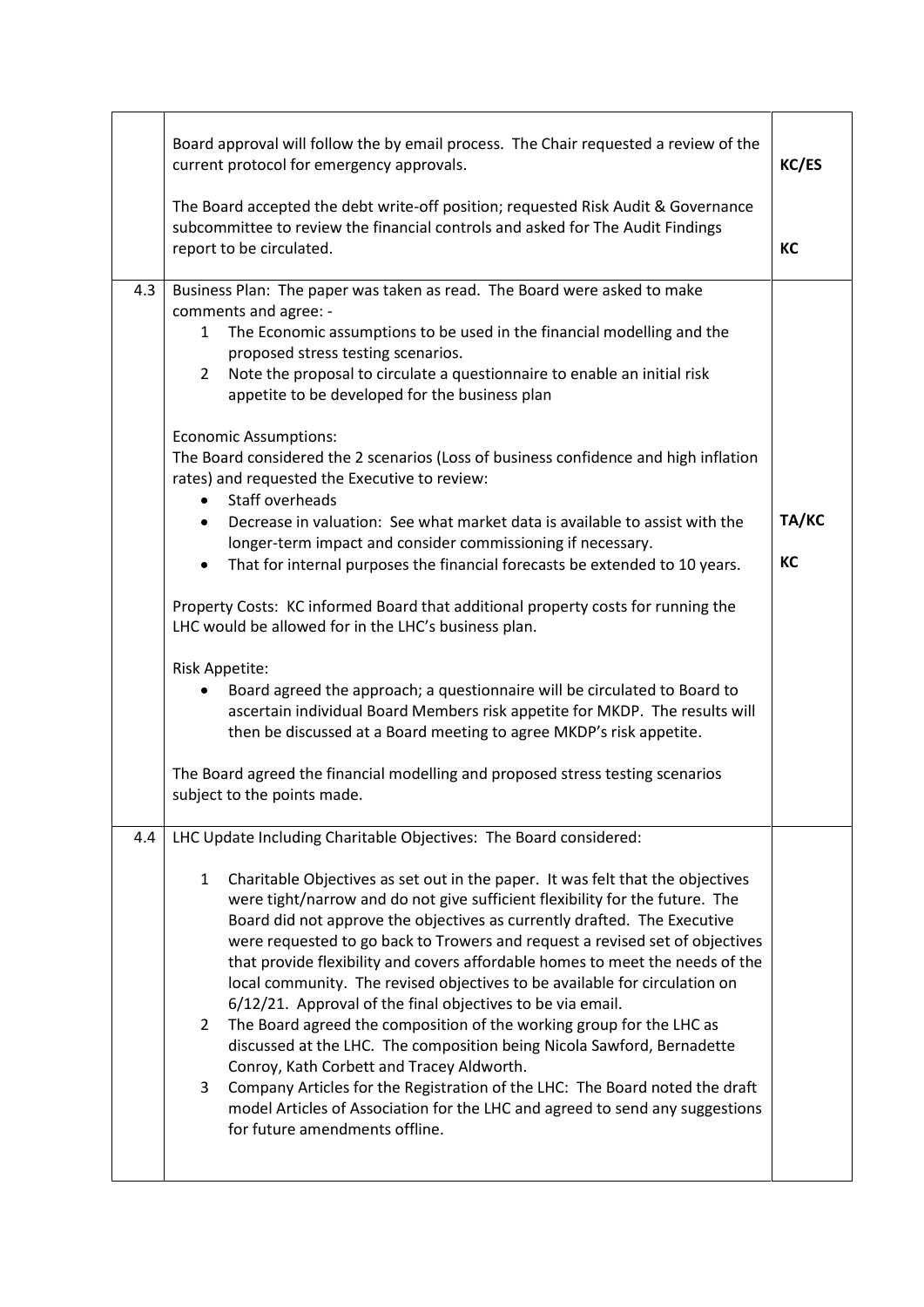| 5   | <b>Property Matters:</b>                                                                                                                                                                                                                                                                                                                                             |    |
|-----|----------------------------------------------------------------------------------------------------------------------------------------------------------------------------------------------------------------------------------------------------------------------------------------------------------------------------------------------------------------------|----|
| 5.1 | Church Farm, Wavendon: Cllr D Hopkins declared a conflict and left the room for<br>this item.                                                                                                                                                                                                                                                                        |    |
|     | The Board approved the recommendation to progress the transfer of the initial<br>access rights to Homes England for phase 1 and the subsequent movement of the<br>ransom strip to Phase 2. The detailed structure and heads of terms approval was<br>delegated to the Chair and MD due to timing however any significant changes would<br>be deferred back to Board. |    |
| 5.2 | MK Gateway Price adjustment: First Base have put forward a request to trigger a                                                                                                                                                                                                                                                                                      |    |
|     | mechanism in the contract to reduce the purchase price in line with the S106<br>increase. The level of the purchase price was such that the increase in S106<br>contributions still returns a favourable receipt for both MKC and MKDP.                                                                                                                              |    |
|     | The Board approved the amended purchase price and the delegation of any minor<br>variations allowing for further movements in the S106 ahead of completion to the<br>Chair and MD.                                                                                                                                                                                   |    |
| 5.3 | Phelps Road, Bletchley: MKC wishes to use the MKDP land for residential                                                                                                                                                                                                                                                                                              |    |
|     | development as part of the Lakes Estate regeneration programme. An option to                                                                                                                                                                                                                                                                                         |    |
|     | acquire an interest in the land is required to enable them to receive an undertaking                                                                                                                                                                                                                                                                                 |    |
|     | for grant of a planning consent for the overall scheme.                                                                                                                                                                                                                                                                                                              |    |
|     | The Board approved the recommendation to dispose the land to Milton Keynes                                                                                                                                                                                                                                                                                           |    |
|     | Council by way of a flexible option agreement as proposed.                                                                                                                                                                                                                                                                                                           |    |
|     |                                                                                                                                                                                                                                                                                                                                                                      |    |
| 5.4 | Verbal Update provided on:                                                                                                                                                                                                                                                                                                                                           |    |
|     | Agora Centre: Discussion are ongoing. The scheme is changing and when<br>I.                                                                                                                                                                                                                                                                                          |    |
|     | settled a further paper will be brought back to Board.                                                                                                                                                                                                                                                                                                               |    |
|     | Bletchley Acquisition: The acquisition continues to move forwards and it is<br>ΙΙ.                                                                                                                                                                                                                                                                                   |    |
|     | hoped to complete before Christmas. The current owners have improved                                                                                                                                                                                                                                                                                                 |    |
|     | the arrears position. Any remaining arrears will be bought out depending on                                                                                                                                                                                                                                                                                          |    |
|     | the strength of covenants.<br>Shenley Wood: Due to delays in progressing the transaction (a contract was<br>III.                                                                                                                                                                                                                                                     |    |
|     | not signed) a refreshed valuation has been necessary. The valuers have                                                                                                                                                                                                                                                                                               |    |
|     | stated commercial land values have significantly increased nationally and                                                                                                                                                                                                                                                                                            |    |
|     | have stated the land at Shenley Wood has at least doubled. The Board                                                                                                                                                                                                                                                                                                 |    |
|     | discussed whether there was anything else that could be done but                                                                                                                                                                                                                                                                                                     |    |
|     | concluded it was not possible to offer any discount. RB requested the                                                                                                                                                                                                                                                                                                |    |
|     | Executive to review the portfolio and explore the benefits of bringing any                                                                                                                                                                                                                                                                                           | MG |
|     | commercial land to the market at this time.                                                                                                                                                                                                                                                                                                                          |    |
|     | Walton: MKDP has been progressing the design of a new roundabout with<br>IV.                                                                                                                                                                                                                                                                                         |    |
|     | MKC Highways. The detailed design for the roundabout is complete with a                                                                                                                                                                                                                                                                                              |    |
|     | S73 application made to MKC Planning in July 2021 pending a delegated<br>decision and a DoV to the S106 documentation. The DD has been delayed                                                                                                                                                                                                                       |    |
|     | due to resourcing issues. Quotes have been received for the statutory                                                                                                                                                                                                                                                                                                |    |
|     | service diversions. The quotes are valid until the end of December.                                                                                                                                                                                                                                                                                                  |    |
|     | Approval is requested from Board for MKDP to commit to the stat diversion                                                                                                                                                                                                                                                                                            |    |
|     | works at risk, starting in the New Year, to take advantage of the quoted costs                                                                                                                                                                                                                                                                                       |    |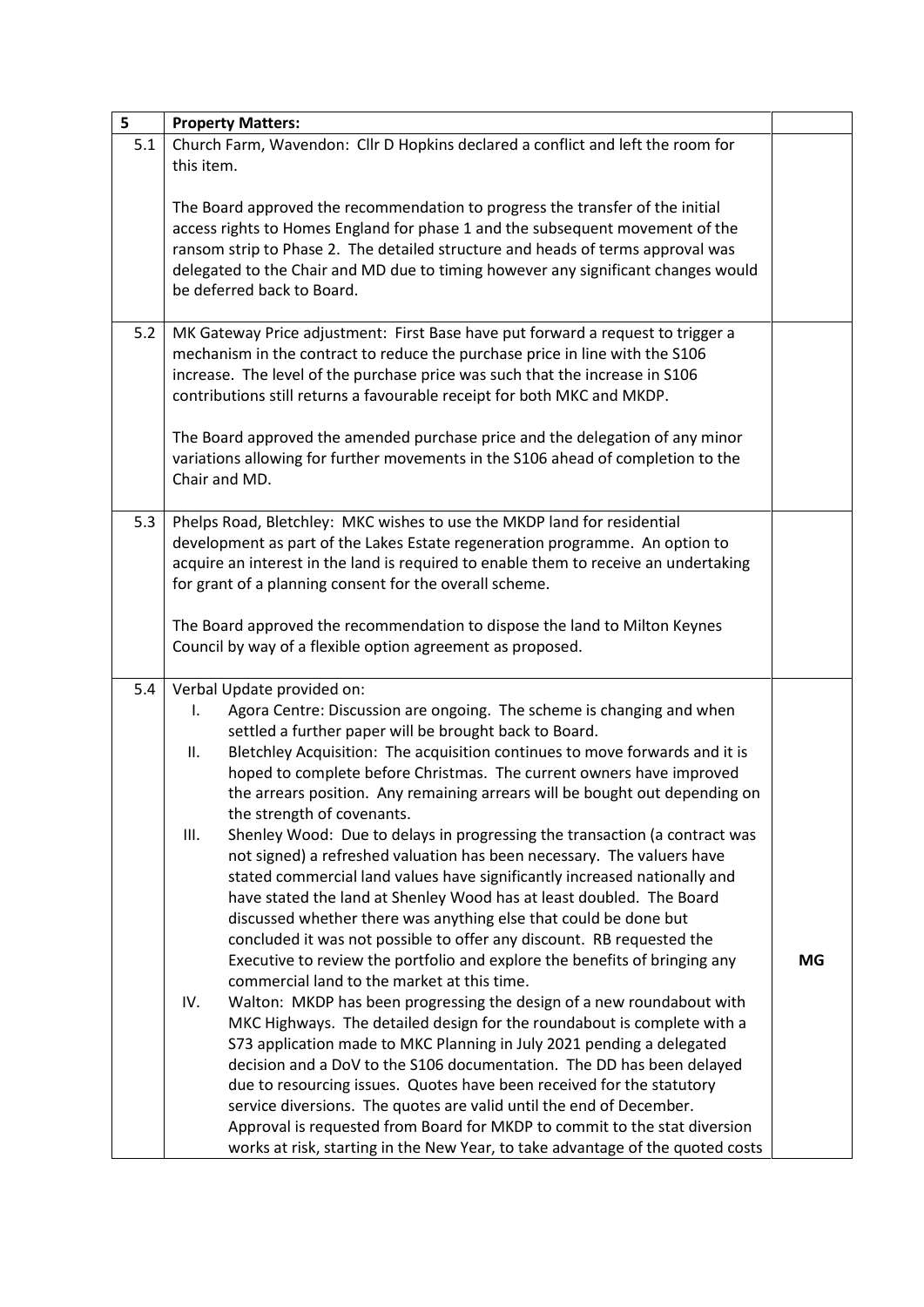|                         | now. The risk is if there is an issue with the application elements of the                                                                                                                                                                                                                                                                                                                                                                                                                                                                                                                                                                                                                                                                                                                                                                                                                                 |           |
|-------------------------|------------------------------------------------------------------------------------------------------------------------------------------------------------------------------------------------------------------------------------------------------------------------------------------------------------------------------------------------------------------------------------------------------------------------------------------------------------------------------------------------------------------------------------------------------------------------------------------------------------------------------------------------------------------------------------------------------------------------------------------------------------------------------------------------------------------------------------------------------------------------------------------------------------|-----------|
|                         | instructed works could be abortive. Board Approved the proposal.                                                                                                                                                                                                                                                                                                                                                                                                                                                                                                                                                                                                                                                                                                                                                                                                                                           |           |
| 5.5                     | Oakgrove School surrender of lease: Board were asked to consider the following:                                                                                                                                                                                                                                                                                                                                                                                                                                                                                                                                                                                                                                                                                                                                                                                                                            |           |
|                         | 1. A proposal to accept a surrender by MKDP of an underlease in the Oakgrove<br>Leisure Centre<br>The surrender by MKDP of its headlease in Oakgrove Leisure Centre to be<br>2.                                                                                                                                                                                                                                                                                                                                                                                                                                                                                                                                                                                                                                                                                                                            |           |
|                         | replaced by freehold covenants and/or clawback.                                                                                                                                                                                                                                                                                                                                                                                                                                                                                                                                                                                                                                                                                                                                                                                                                                                            |           |
|                         | Previously the freehold was in the ownership of the Commissions for New Towns<br>who transferred it to Milton Keynes Council who later transferred the free hold to<br>the Kingsbridge Educational Trust. The headlease was transferred to MKDP in 2013<br>as part of the asset acquisition from the HCA.                                                                                                                                                                                                                                                                                                                                                                                                                                                                                                                                                                                                  |           |
|                         | The Board approved the recommendations above and requested the Executive to<br>check if there were any other similar leases. The Board were particularly concerned<br>about H&S. This is to be picked up under the new property management approach.                                                                                                                                                                                                                                                                                                                                                                                                                                                                                                                                                                                                                                                       | <b>TR</b> |
| 5.6                     | Shenley Wood - duplicate agenda item refer to item 5.4                                                                                                                                                                                                                                                                                                                                                                                                                                                                                                                                                                                                                                                                                                                                                                                                                                                     |           |
| 5.7                     | Property Management: The Board noted the update and agreed with the Executives<br>recommendation that MKDP proceeds with MKC with property management on the<br>basis that<br>MKC confirm they can deliver the services in line with the indicative<br>1<br>specification (attached to the paper. Board member comments were<br>invited).<br>MKC satisfy MKDP on their resourcing, capability and ability to start in the<br>$\overline{2}$<br>near future.<br>Confirmation from MKC around the appropriateness of the database to be<br>3<br>applied specifically that MKDP will have access; the ability to extract reports<br>etc; data being capable of extraction and transfer (if necessary).<br>Confirmation of the fee basis.<br>4<br>The Executive agreed to provide a programme of timings as soon as possible, and<br>certainly by the next Board meeting, for delivery of the transfer to MKC. | <b>TR</b> |
| 6                       | R:CMK: CMK Market the Way Forward:                                                                                                                                                                                                                                                                                                                                                                                                                                                                                                                                                                                                                                                                                                                                                                                                                                                                         |           |
|                         | The Board were asked to consider the following recommendations<br>Note the updates referred to in the paper<br>1.<br>Agree the way forward as set out in the paper<br>2.<br>Approve an extension of Ritagate's operational lease for a period of 12<br>3.<br>months. The Board approved this recommendation.<br>Board suggested a conversation with MyMiltonKeynes regarding the market and                                                                                                                                                                                                                                                                                                                                                                                                                                                                                                                |           |
| $\overline{\mathbf{z}}$ | possible visits to other markets such as Barnsley and Birmingham.<br>PR & Comms: Board were supportive of the direction of travel of MKDP's PR &                                                                                                                                                                                                                                                                                                                                                                                                                                                                                                                                                                                                                                                                                                                                                           |           |
|                         | Comms. A request was made to build MKDP awareness with Councillors.                                                                                                                                                                                                                                                                                                                                                                                                                                                                                                                                                                                                                                                                                                                                                                                                                                        | JC        |